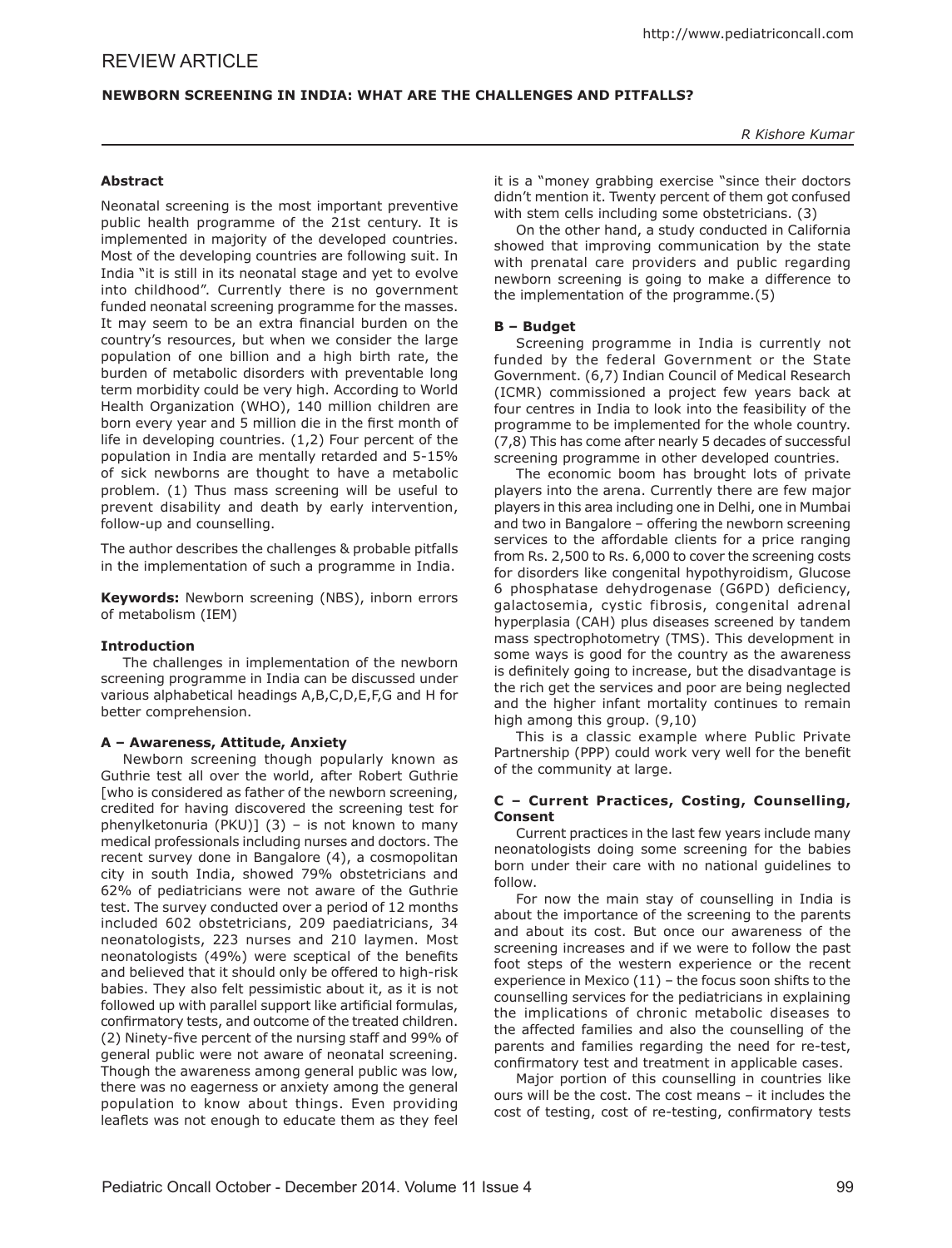and the on-going need for treatment plus the cost of manpower including parental leave of absence to attend doctor's clinic and doctor's consultation fee and in case of affected families, the cost of the future genetic counselling and the appropriate tests. For these – unless the public health sector is well funded and infrastructure is provided by the government, the private sector would just be offering newborn screening and stopping at that juncture, with no ongoing support.

Consent for Guthrie tests has become a major point of discussion in recent days. (12-15) So far in most countries, verbal consent has been obtained for the Guthrie tests. But in recent days the discussion has tended over how long we can save the blood spots (filter paper) and can that be used for future tests? If so do we need further consent or should we have obtained written consent at birth itself for these? Can these blood spots be used for DNA analysis if it is crime investigation, without consent. All these points of discussion have led some countries to try out written consent for the same. In India, currently most hospitals are doing the tests on verbal consent obtained from the parents.

### **D – Disease burden, Detailed reporting, Dietary advise, Drugs involved.**

India is a single country of multiple cultures and genetic traits. The research and data from one state does not necessarily apply to another region. The incidence of CAH is thought to be higher in Southern India; where as incidence of G6PD is thought to be highest in Punjab and Gujarat. Thalassemia has its highest incidence in Guajarati's. Disorders mimicking methyl malonic acidemia (MMA) is thought to be higher in vegetarians in south India than in north India. These geographical variations and their understandings are very important in planning the health programmes of a country. (7,16-21)

Also the local cultures need to be considered when taking the disease burden into account. South India is considered to be the hub of "consanguineous marriages". Thus, resources need to focus on autosomal recessive disorders and also education of the public regarding its prevention.

Newborn screening reporting requires expertise in its interpretation. Newborn screening even if done and is reported normal may have included just thyroid stimulating hormone (TSH) and 17 (OH) progesterone for hypothyroidism and CAH respectively and may thus be incomplete. We also need to know the method used for screening and the timing of the sample before we can interpret the results. For example, in some hospitals the TSH is done on the cord blood – in which case TSH values upto 40 IU are normal as there is surge of TSH soon after birth, whereas 40 IU after 1 week could indicate a borderline hypothyroidism.

Diseases screened means there should be management protocols for those diseases. Lot of places in India still don't have any special formulas to treat the metabolic disorder that we have started screening. So what is the next step involved? The

people who offer screening should take responsibility for providing the treatment for the affected diseases and their families. Special formulas that are required for diseases like PKU should be allowed to be imported free of duty.

Drug therapy remains the mainstay of treatment of some diseases that we screen. The importance of the drug therapy needs to be understood by pediatricians, families with affected children, people in government and these drugs should be subsidized.

## **E – Efficiency, Evaluation of detailed diagnosis.**

Efficiency starts from the education of the people involved and the sample collection. Unless sample collection is correct and processed correctly, it can unnecessarily delay the results of the test, causing unnecessary anxiety for the parents as well as chances that the laboratory may ask for a repeat test and then there is a risk of delay in diagnosis. Also if a baby has a positive result this needs to be followed up very quickly to avoid delay in treatment. Certain diseases may require enzymes to be challenged and may have to be sent after adequate milk feeds are started for e.g. urea cycle defects and galactosemia.

The sample collection also need to be on a filter paper which has not been touched by any staff as the sweat of a person can be part of the sample process which can affect the results.

### **F – Follow up services, Future prospects, Family therapy**

Success of any programme involves adequate follow up. Follow up services involve adequate explanation for the parents involved, financial constraints and implications involved. The parents need to be explained about the future prospects with early diagnosis and the physician involved should allay their fears.

Family therapy is very essential especially in a country like India where majority of the decisions are taken by the grand parents of the child who may have inherent fears about diagnosis of disorders they have never heard of and their fears need to be appropriately allayed.

## **G – Genetic Counselling & Geneticists**

With the newborn screening, comes the need for genetic counselling and the need for geneticists especially in a country like India, where consanguineous marriages are thought to be higher compared to the rest of the world. Also the need for geneticists is higher once a hereditary diagnosis is made. Qualified geneticists are very few. To increase the number of qualified geneticists, the government need to increase the training posts in medical colleges to cope with the increasing need.

#### **H – Home therapy, Homoeopathy etc.**

The parental belief about the home therapy and alternative medicines like homoeopathy can dictate the success or failure of the programme. Once a disease is diagnosed, many parents in India cannot imagine some diseases need dietary restrictions or life long